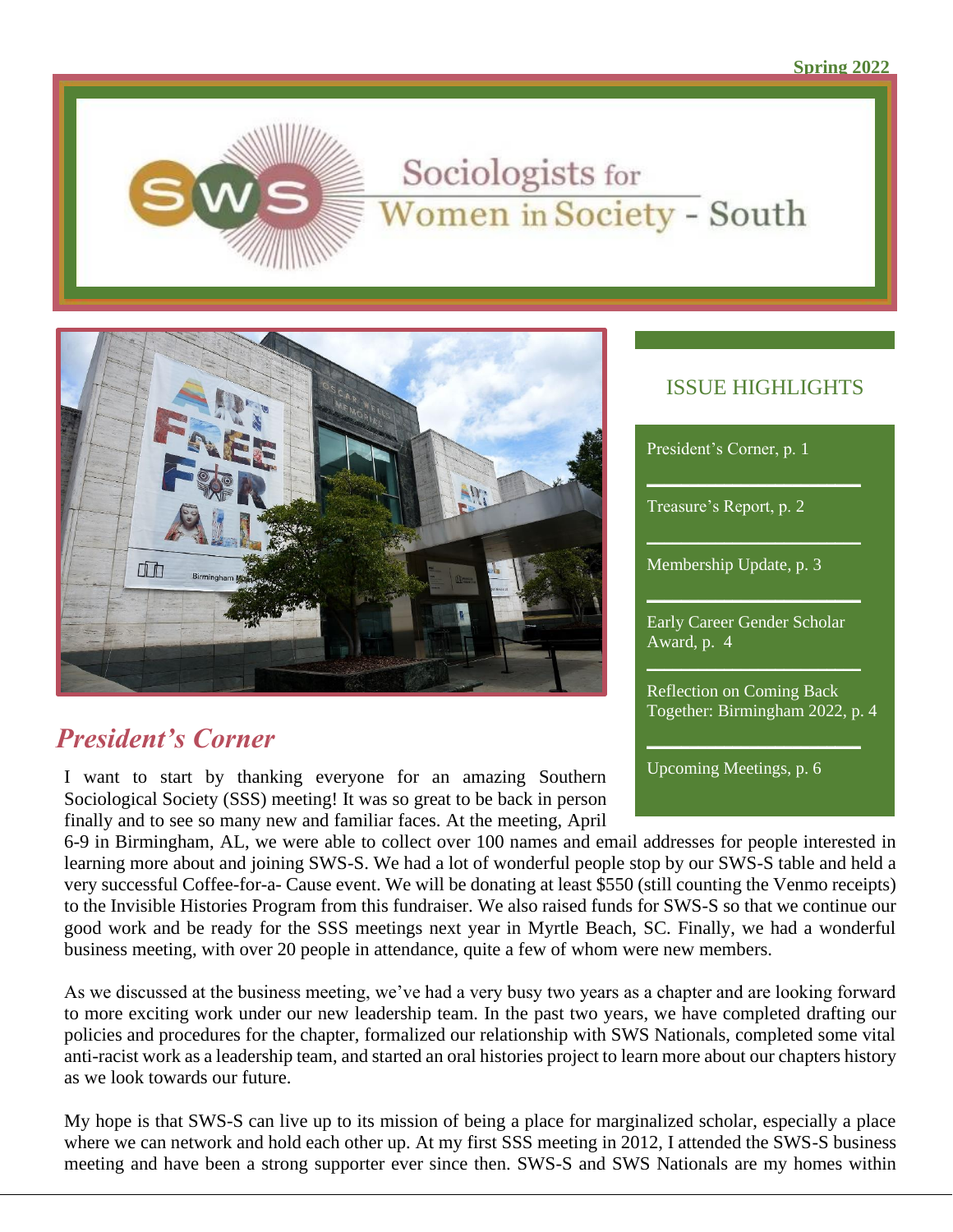**Spring 2022**

sociology. They are the places where I have found my people, my supporters. I am honored to have served as the president of this chapter for two years. I believe in our mission and goals and believe that we can still grow and become even better as we learn how to support everyone across our diverse identities and locations.

Lastly, I want to take a moment to thank everyone. First, thank you to our previous leadership, especially our past-president, Marni Brown, and past-vice president, Bri Turgeon, without the two of you I would have been completely lost. Thank you to our leadership team over the last two years, including our outgoing team members who wrapped up our service at the SWS-S business meeting. Thank you to Cheri Chambers, Kimberly



Kelly, Amelia Davies Robinson, and Ashley Stone. A special thank you to our current vice president, Ashley Vancil-Leap, who hit the ground running and is a major reason that the SSS meeting was a success for our chapter.

#### **Member Announcement**

Join us in congratulating SWS-S-er Susan C. Pearce, who has been promoted to Full Professor in the Department of Sociology at East Carolina University. Their promotion will take effect Fall 2022.



Finally, I want to thank everyone who ran for SWS-S office in Fall 2021 and welcome those who began their new roles at the SWS-S business meeting. Our new leaders include Mandi Barringer (President), Corinne Schwartz (Treasurer), Stacy Salerno (Membership Committee Chair), Shaneda Destine (Vision Committee Chair), Jennifer Carruth (Newsletter Editor) and Brianna Patterson (Student Delegate). I'm excited to see what direction SWS-S takes going forward!

Keep up the awesome work and keep supporting one another.

In solidarity, Baker A. Rogers, SWS-S President 2020-2022 [barogers@georgiasouthern.edu](mailto:barogers@georgiasouthern.edu)

#### *Treasurer's Report*

Greetings from your treasurer!

It has been my honor to serve SWS-South in this position. I welcome our new Treasurer Corinne Schwarz of Oklahoma State University [\(corinne.schwarz@okstate.edu\)](mailto:corinne.schwarz@okstate.edu).

We have more than \$3,180.44 in our account. This is more than we typically have at this time of year and due primarily to the SSS meeting not being in person from 2019 until 2022, and therefore not incurring the usual expenses. The current amount reflects the expenses that were incurred at the SSS meeting and have been paid (the table fee, Coffee for a Cause beverages and

# **Member Announcement**

Join us in congratulating SWS-Ser Amelia Davies Robinson of Kent State University being awarded the Kent State University Sociology Department's Lewis-Benson Graduate Student Teaching Award.



the plaque for this years' award). At the SSS meeting we raised \$307 in donations (including the t-shirt and pin donations). We also raised \$636.81 for IHP (which is not included in the \$3,180.44). We have some money (not included in the \$3,180.44) from membership dues paid during the SSS meeting, but we do not have those totals yet.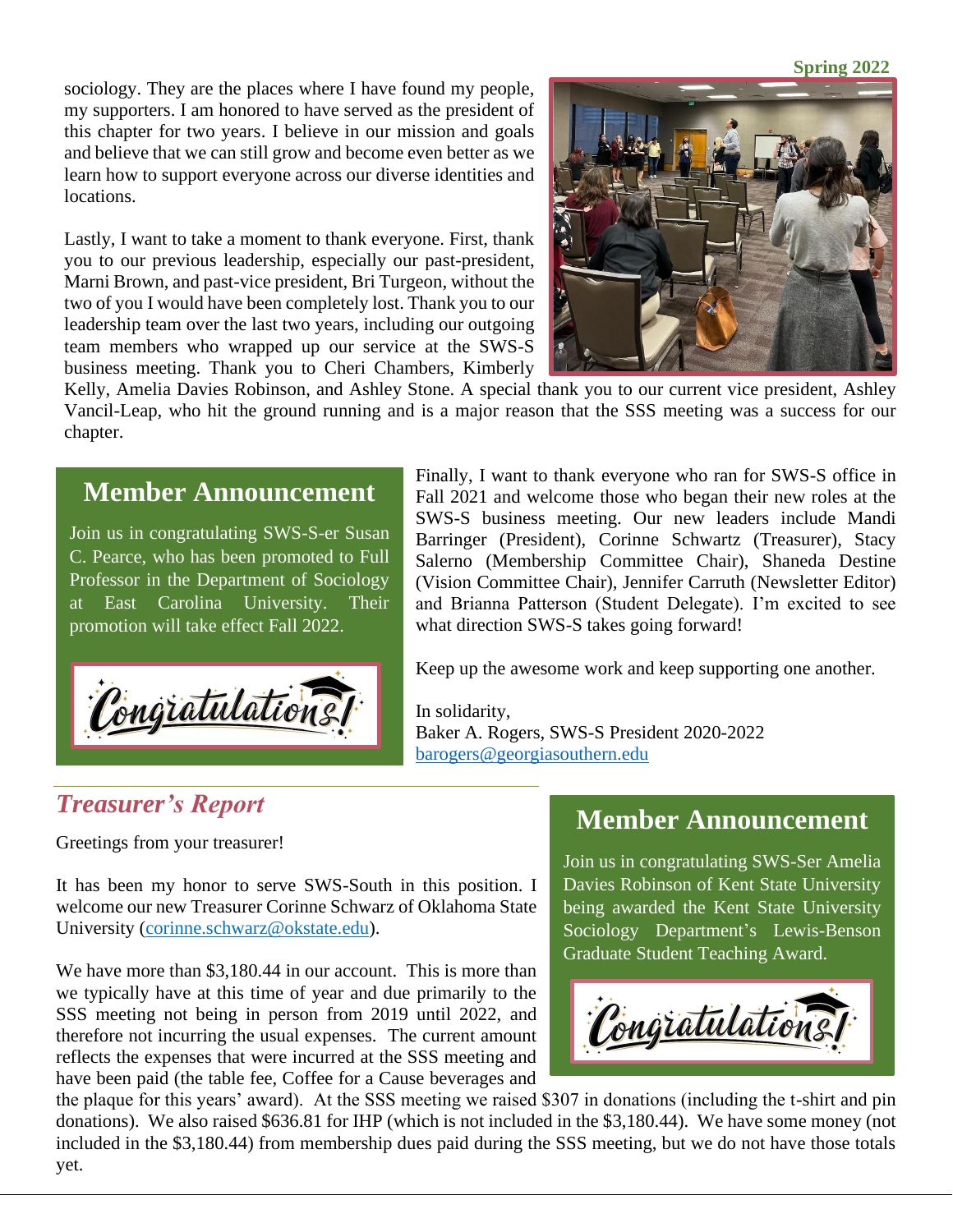#### **Spring 2022**

You can join or renew your membership by going to either the SWS website [\(https://socwomen.org/\)](https://socwomen.org/) or the SWS-South webpage [\(https://socwomen.org/sws-south/\)](https://socwomen.org/sws-south/). You are not required to join both organizations but for those who do or want to belong to both, it simplifies membership renewal. New and returning faculty member dues are \$20. Student (graduate and undergraduate) member dues are \$5. Self-identified lower income general member dues are \$5. Lifetime memberships are \$500.

Cheri Chambers, SWS-S Treasurer [cheri.chambers@saintleo.edu](mailto:cheri.chambers@saintleo.edu)

### *Membership Update*

After a two-year hiatus, we were finally able to gather together again this April at the Southern Sociological Society meetings in Birmingham. It was wonderful to see so many familiar faces for the first time since the January 2020 SWS winter meetings!

Nearly 100 undergraduates, graduate students, and faculty indicated an interest in joining SWS-South and signed up via email to receive more information at SSS. We look forward to many of our colleagues joining us.



As a friendly reminder, SWS-S membership renewals coincide with those of the national SWS organization, with both renewing on November 1 of each calendar year.

SWS-S membership costs are as follows; \$5 for undergraduate and graduate students, \$15 for new faculty members, and \$20 for returning faculty. You can join or renew here:<https://sws.memberclicks.net/>

I have so enjoyed my time serving in SWS-South, and now turn membership chair duties over to Dr. Stacy Salerno of Broward College ([ssalerno@broward.edu\)](mailto:ssalerno@broward.edu).

#### Best,

Kimberly Kelly, SWS Membership Chair [kkelly@soc.msstate.edu](mailto:kkelly@soc.msstate.edu)



### *SWS-S 2022 Early Career Gender Scholar Award:*

On behalf of the SWS-South Awards Committee, it is my pleasure to announce that Dr. Patricia Homan (Florida State University) is the winner of this year's Early Career Gender Scholar Award.

Dr. Homan is an Assistant Professor of Sociology and the Associate Director of the Public Health Program at Florida State University. She is also an Associate at FSU's Pepper Institute on Aging and Public Policy and The Center for Demography and Population Health. Her research explores how gender, socioeconomic, and racial inequalities in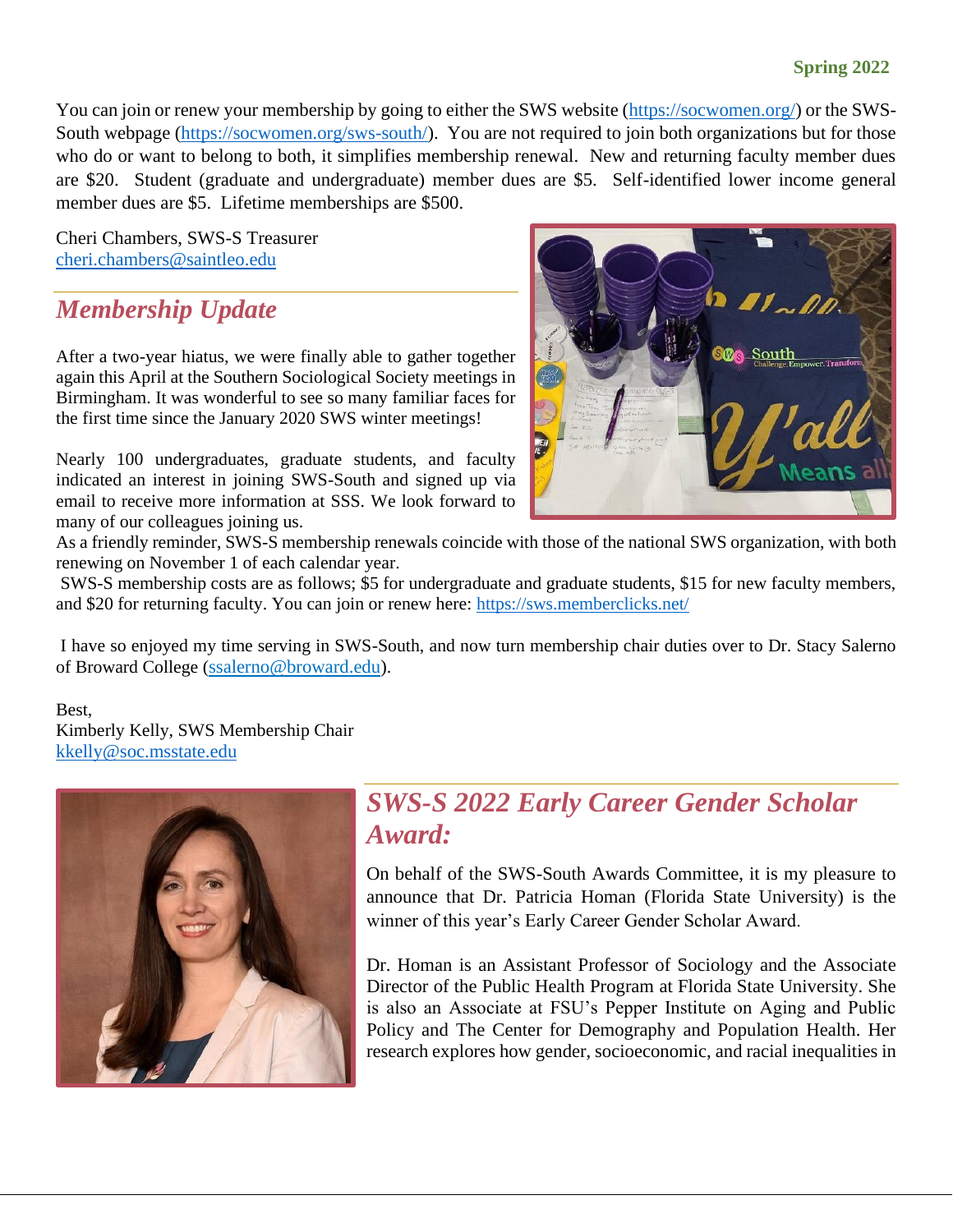American society shape the health and well-being of the population and individuals as they age. Her recent work has been published in *American Sociological Review*, *Demography*, *American Journal of Public Health*, *Social Forces*, and *Social Science & Medicine*.

As the winner, Dr. Homan will receive a plaque and will have a session organized in their honor at next year's Southern Sociological Society annual meeting.

As their nomination letter explained of Dr. Homan's research, "It takes its lead from the theory of "structural racism" to develop a new conceptual framework: "structural sexism."…She theorizes and operationalizes gender inequality at the macro level (six measures that draw on state-level data, including items like percent of women living in counties lacking an abortion provider, ratio of men's to women's poverty rate, and the like), at the meso level (three measures that draw on couples' data, including ratio of husbands' to wives' earnings), and at the micro level (4 items centering on gender-role ideology). It is this multilevel system of gender inequalities that comprises structural sexism, and this paper applies the theory to health outcomes… Analyzing the mechanisms that link ascribed characteristics to outcomes is crucial for understanding inequality and for devising policies to undermine it."

#### **Member Announcement**

Congrats to Rebecca G. Adams, Professor and Gerontology Undergraduate Coordinator in the Department of Social Work at the University of North Carolina Greensboro on her recent publication. Deadhead Social Science: "You Ain't Gonna Learn What You Don't Want to Know," co-edited by Rebecca G. Adams and Robert Sardiello in 2000, has been released as an e-book. It can also be ordered as print-on-demand wherever hard copy books are sold (including Rowman.com).



Please join me in congratulating Dr. Homan. We look forward to learning of all future successes!

My sincere thanks go to Anne Barrett, Mia Brantley, and Brandi Woodell for their contributions to this committee. For general information about SWS-S awards please visit https://socwomen.org/sws-south/. In January 2023, SWS-South will solicit nominations for that year's Graduate Student Paper Award on the Study of Gender.

#### Best,

Rachel Allison, SWS-South Awards Chair rallison@soc.msstate.edu



### *Reflection on Coming Back Together: Birmingham 2022 SSS/SWS-South Conference*

Hello SWS-S!

Now that we have returned from the Southern Sociological Society Annual Meeting in Birmingham, AL, I was asked to reflect upon my experience. Overall, it was wonderful! This was my first time attending an in-person meeting since the world shut down due to COVID-19. It was also my first in-person meeting as your Vice President. Going into the meeting I was certainly nervous. I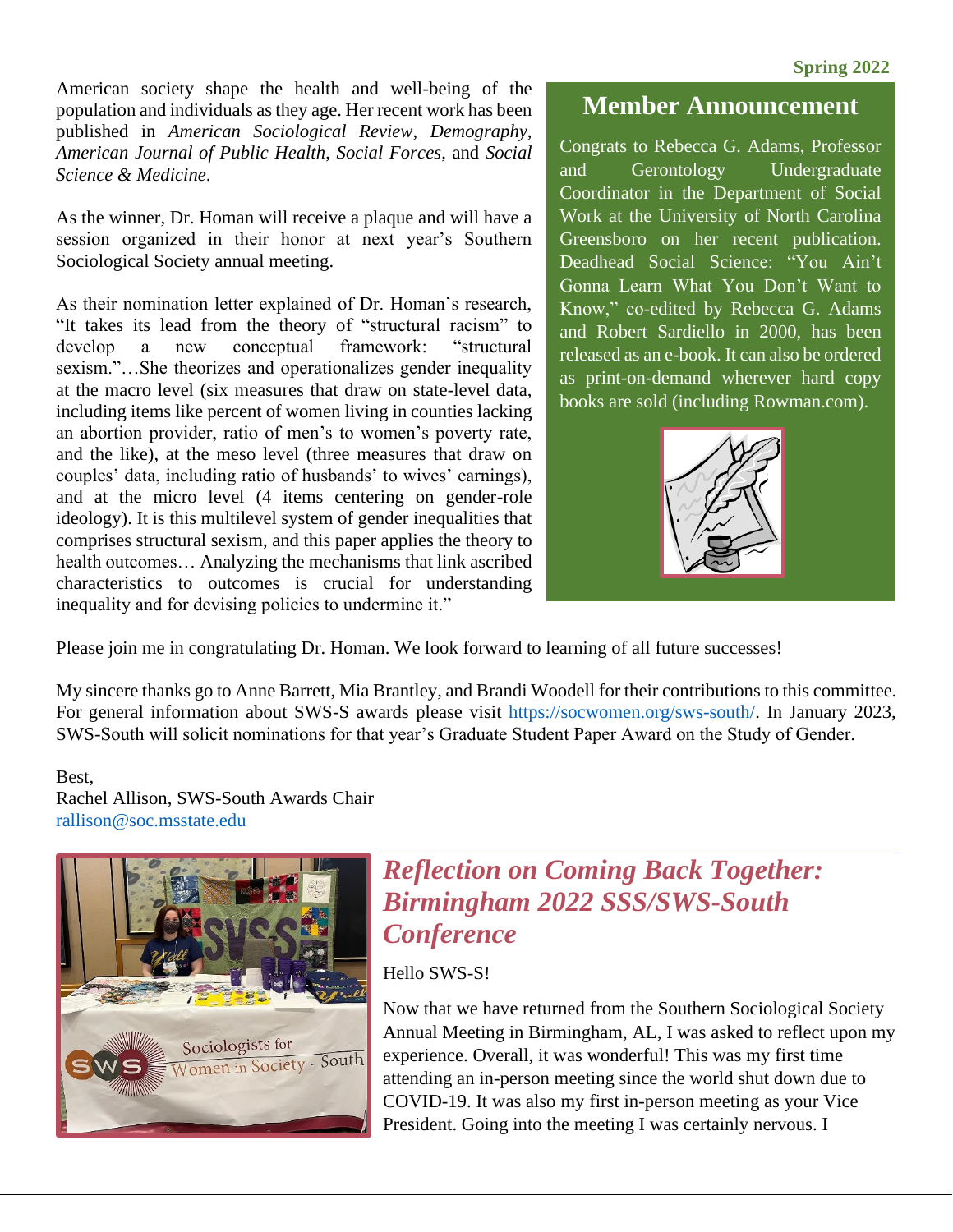#### **Spring 2022**

wondered how it would feel to be surrounded by so many people and if all of our SWS-S events would go well. Luckily, my worries were eased as the meeting went on.

It was wonderful to catch up with old friends and colleagues and to meet new ones! This first began early morning on Thursday when I arrived at the SWS-South table. I was so happy to see that our traditional quilt was found (we were initially unsure of where it was located), and that we had a beautiful SWS-S table scape, with lots of swag! Pins, pens, cups, t-shirts and literature about SWS-S decorated our table. The pins were definitely the most popular item, along with the t-shirts. For the next conference, we will have to make more pins and t-shirts, because they attracted many people to pass by, learn about SWS-S, and sign-up to get more information at a future date. Despite the masks, you could also tell how many smiles there were while people listened to us describe



SWS-South and all that we do. We also gave out many invitations to our events for the weekend.



Up first was our annual Coffee-for-a-Cause event on Friday evening. Since most of the members of the leadership team had never attended an in-person Coffee-for-a-Cause while in our roles, many of us were nervous about how well the event would go. Luckily, it was a huge success! All the funds raised from this event went to the [Invisible](https://invisiblehistory.org/)  [Histories Project.](https://invisiblehistory.org/) The mission of IHP "locates, preserves, research, and creates for local communities an accessible collection of the rich and diverse history of LGBTQ life in the US South." While final tabulations still have to be calculated at the time of this writing, we are able to donate at least \$550.00 dollars to IHP through the generation donations and funds raised at Coffee-for-a-Cause!

Our final event for the weekend was our annual Business Meeting held on Saturday at 11:30am. Once again, it was great to see returning members, as well as many new people who were interested in learning more about SWS-South. We discussed the great work the leadership team and organization had been doing since the last

time we met in person, we discussed future concerns for the organization, we transitioned leadership positions, and we did our favorite activity of celebrating our accomplishments, small and large.

Overall, my experience at SSS, on behalf of SWS-South, was a great time back to conferencing. I look forward to seeing everyone again in Myrtle Beach in 2023!

Thank you and take care, Dr. Ashley Vancil-Leap, SWS-S Vice-President [avleap@soc.msstate.edu](mailto:avleap@soc.msstate.edu)

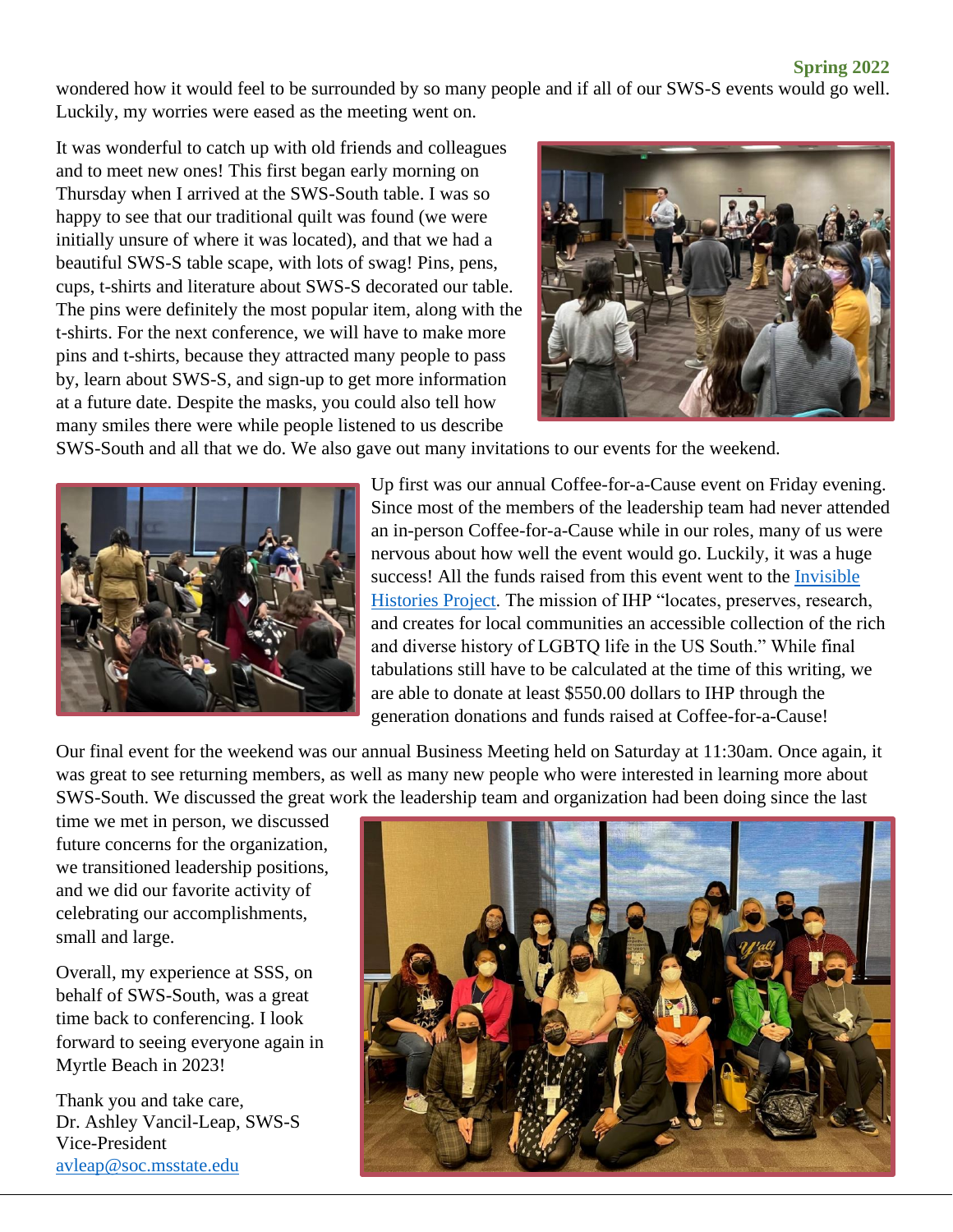### **Member Announcement**

Congratulations to SWS-S-ers Marni Brown of Georgia Gwinnett College, Tiffany Taylor of Kent State University, and Sam Nousak of Kent State University for their fantastic work co-editing the Winter/Spring 2022 issues of Sociation. This is a Special Issue on COVID-19, Disability,  $\&$  the Sociological Imagination.

[https://sociation.ncsociologyassoc.org/ne](https://sociation.ncsociologyassoc.org/new-issues-articles/) [w-issues-articles/](https://sociation.ncsociologyassoc.org/new-issues-articles/)



# *Upcoming Meetings:*

#### *SWS Summer Meeting 2022*

**August 5-9, 2022 | Los Angeles, CA**

More information forthcoming. Visit <https://socwomen.org/future-sws-meetings/> for updates.

### *Mid-South Sociological Association Meeting*

**Fall 2022 | Nashville, TN**

Held at the Millennium Maxwell House Hotel More information forthcoming in Summer 2022. Visit <http://www.midsouthsoc.org/conference/callforparticipation/> for updates.

### *SSS 2023 Annual Meeting*

*"I Will Find A Way or Make One": Embracing and Advancing the American South's Tradition of Sociological Innovation and Scholar-Activism*

#### **March 29-April 1, 2023 | Myrtle Beach, South Carolina**

**Theme:** This year's theme, "I Will Find A Way or Make One!: Embracing and Advancing the American South's

Tradition of Sociological Innovation and Scholar-Activism," is an invitation to those located in or engaged with research on the American South to show how their work continues the efforts of early Southern sociologists to impact the discipline through theory, methods, and substantive topical areas including, but not limited to, gender & sexuality, health & medicine, race, regionalism, and rural sociology. We welcome your participation as we celebrate this region's past and, more importantly, map the discipline's future through dynamic research that engages with "everyday people" in ways that address the many challenges facing this nation and world.

The American South has long been the bellwether for this nation's future direction(s). Let us, as Southern sociologists, again meet the challenge of using science to confront the pressing issues of this moment and lead the way toward societal transformations that positively impact the life chances and life outcomes of our fellow Americans. This is our legacy. This is our charge. This is our responsibility!

Submissions will open in Fall 2022, visit the link below for updates: [https://www.southernsociologicalsociety.org/meeting/.](https://www.southernsociologicalsociety.org/meeting/)

# **Member Announcement**

Congratulations to SWS-S-er Rebecca G. Adams, Professor and Gerontology Undergraduate Coordinator in the Department of Social Work at the University of North Carolina Greensboro on her recent publication. "Collaborative Pedagogy: Teaching (with) the Greatful Dead On Tour, On Campus, and Online." It appears in the February 2022 issue of Dialogue: The Interdisciplinary Journal of Culture and Pedagogy